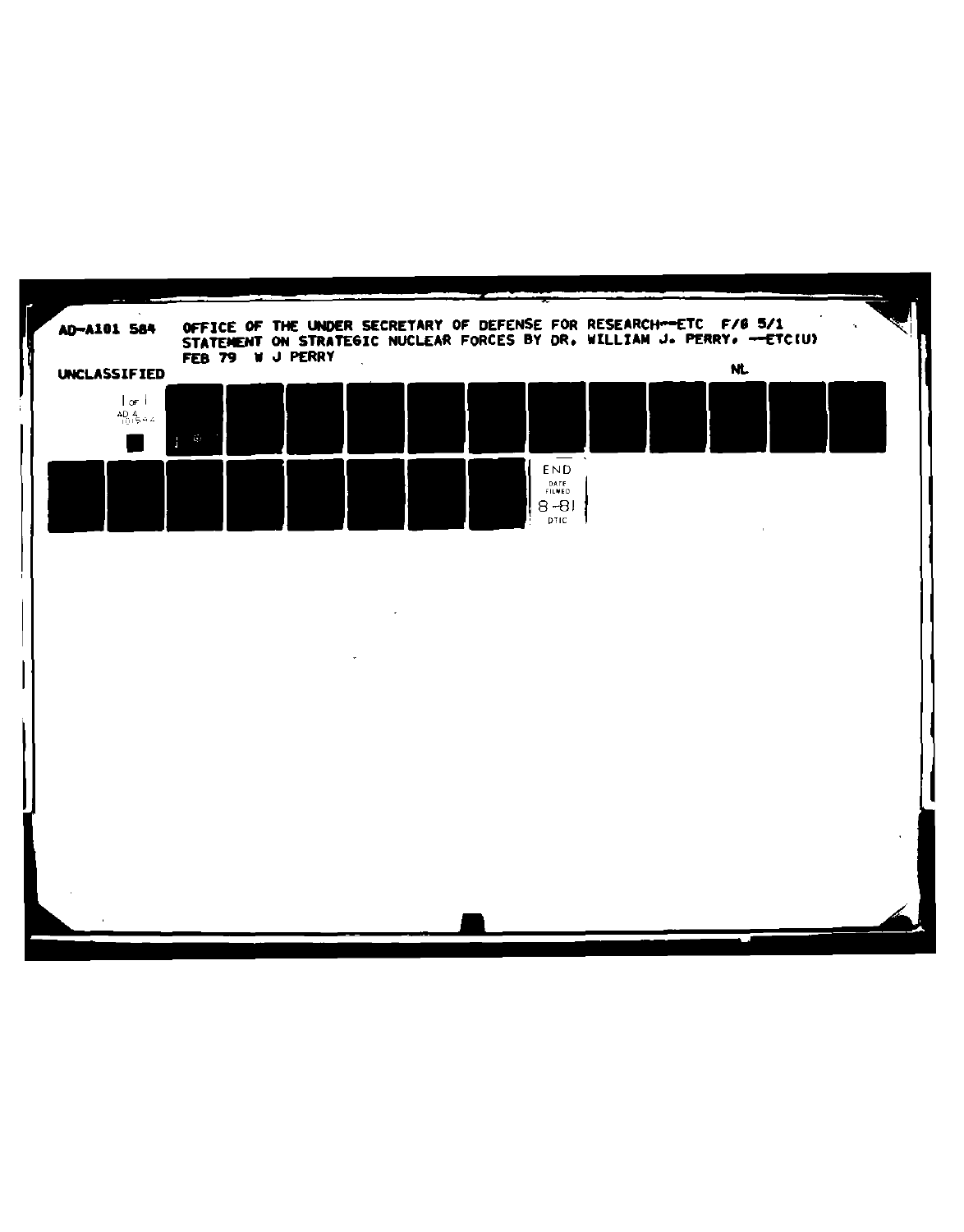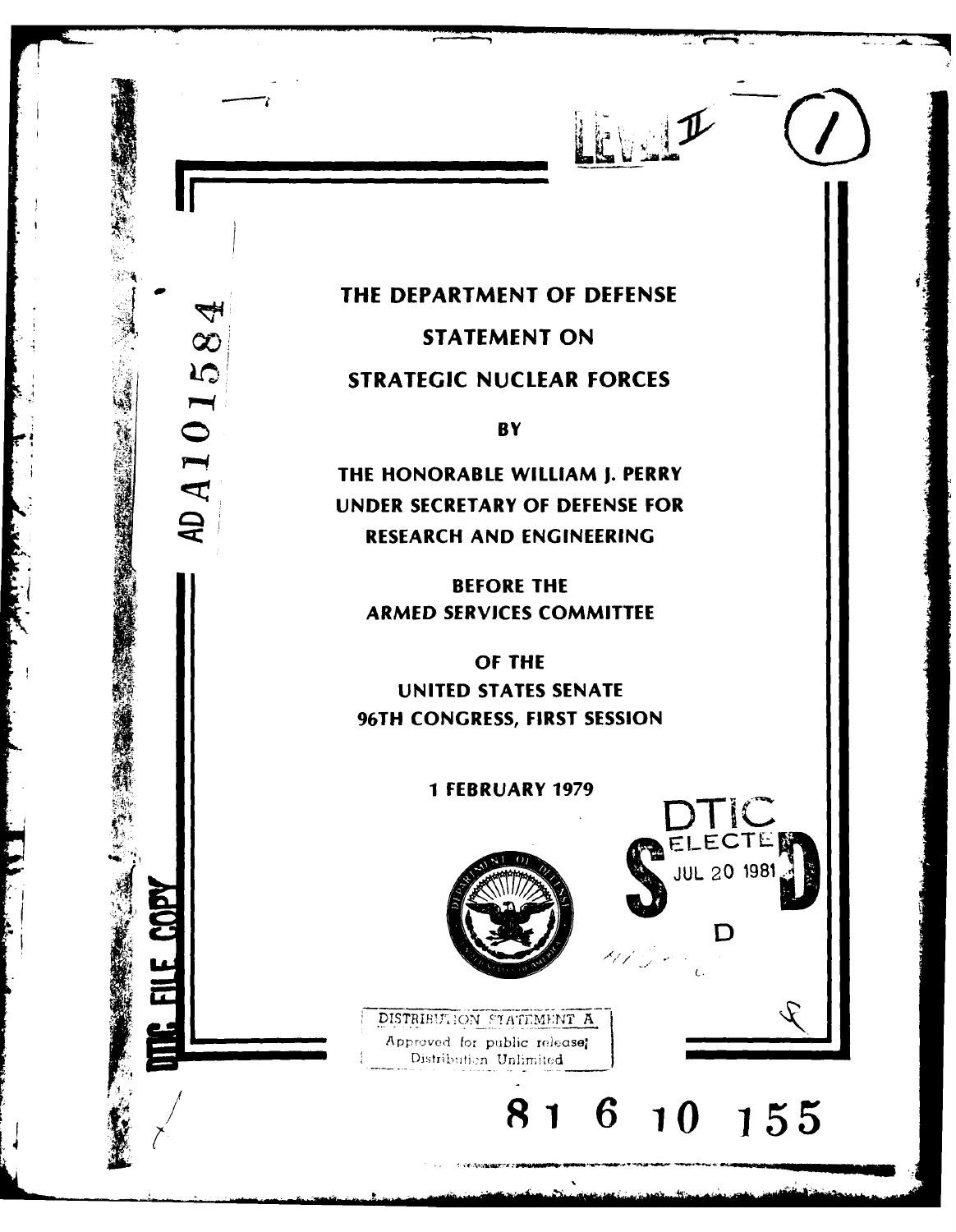|          | Accession For                |                       |               |
|----------|------------------------------|-----------------------|---------------|
|          | NTIS GRA&I                   |                       |               |
| DTIC TAB |                              |                       |               |
|          | Unannounced<br>Justification | įП                    |               |
|          |                              |                       |               |
|          |                              | $By$ Pex Lts. on File |               |
|          | Distribution/                |                       |               |
|          | Availability Codes           |                       |               |
|          | Wweil angor                  |                       |               |
| Dist     | Spocial                      |                       |               |
|          |                              |                       | <b>STRATE</b> |
|          |                              |                       |               |
|          |                              |                       |               |

## $\overline{\text{S}}$ **TATEMENT ON**

## **STRATEGIC NUCLEAR FORCES**

**BY** 

DR. WILLIAM J. PERRY **UNDER** SECRETARY OF **DEFENSE** FOR RESEARCH **AND ENGINEERING**

BEFORE THE ARMED **SERVICES** COMMITTEE

OF THE

**UNITED STATES SENATE**

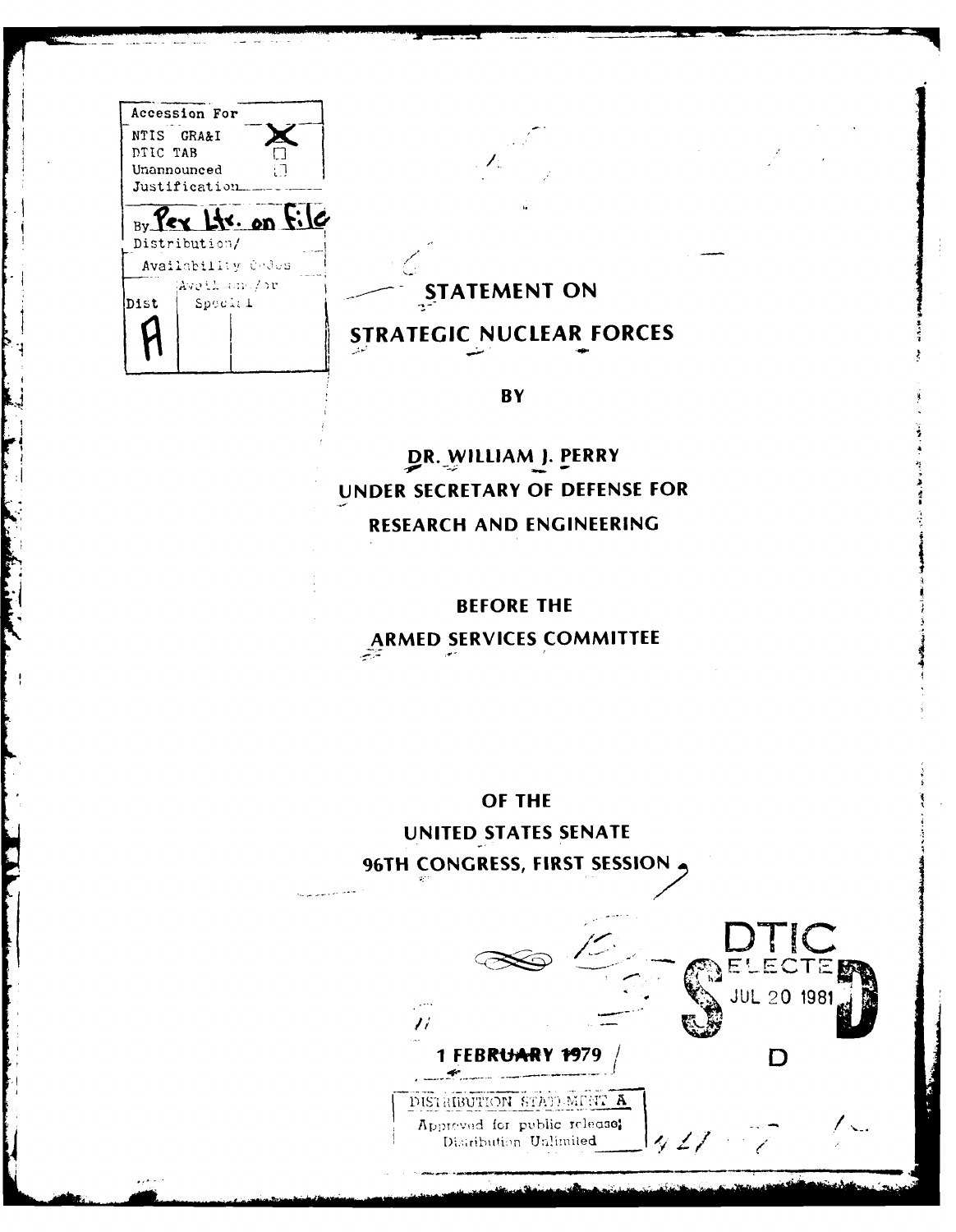STRATEGIC NUCLEAR FORCES HEARING SENATE ARMED SERVICES COMMITTEE **I** FEBRUARY 1979

WILLIAM J. PERRY, JR.

## **OPENING** REMARKS

Mr. Chairman:

I am pleased to have with me today General Richard H. Ellis, Commander in Chief of the Strategic Air Command and Director of the Joint Strategic Target Planning Staff, and Vice Admiral C. H. Griffiths, the Deputy Chief of Naval Operations for Submarine Warfare. After my introductory remarks, General Ellis will, from the perspective of both his commands, discuss the current operations of the strategic forces and his assessment of their capability to fulfill current and expected future mission requirements. Admiral Griffiths will discuss the Navy's strategic systems more specifically, and then I will return to present our plans for modernization of the strategic forces.

I would like to start our discussion of the nation's strategic posture today with a few words about the character of the threat which these forces must respond to. Respond is a key word here since the forces which represent our real deterrent are those we would have left if the Soviets were to make a surprise attack. So, in planning our own strategic forces we walk a fine line, not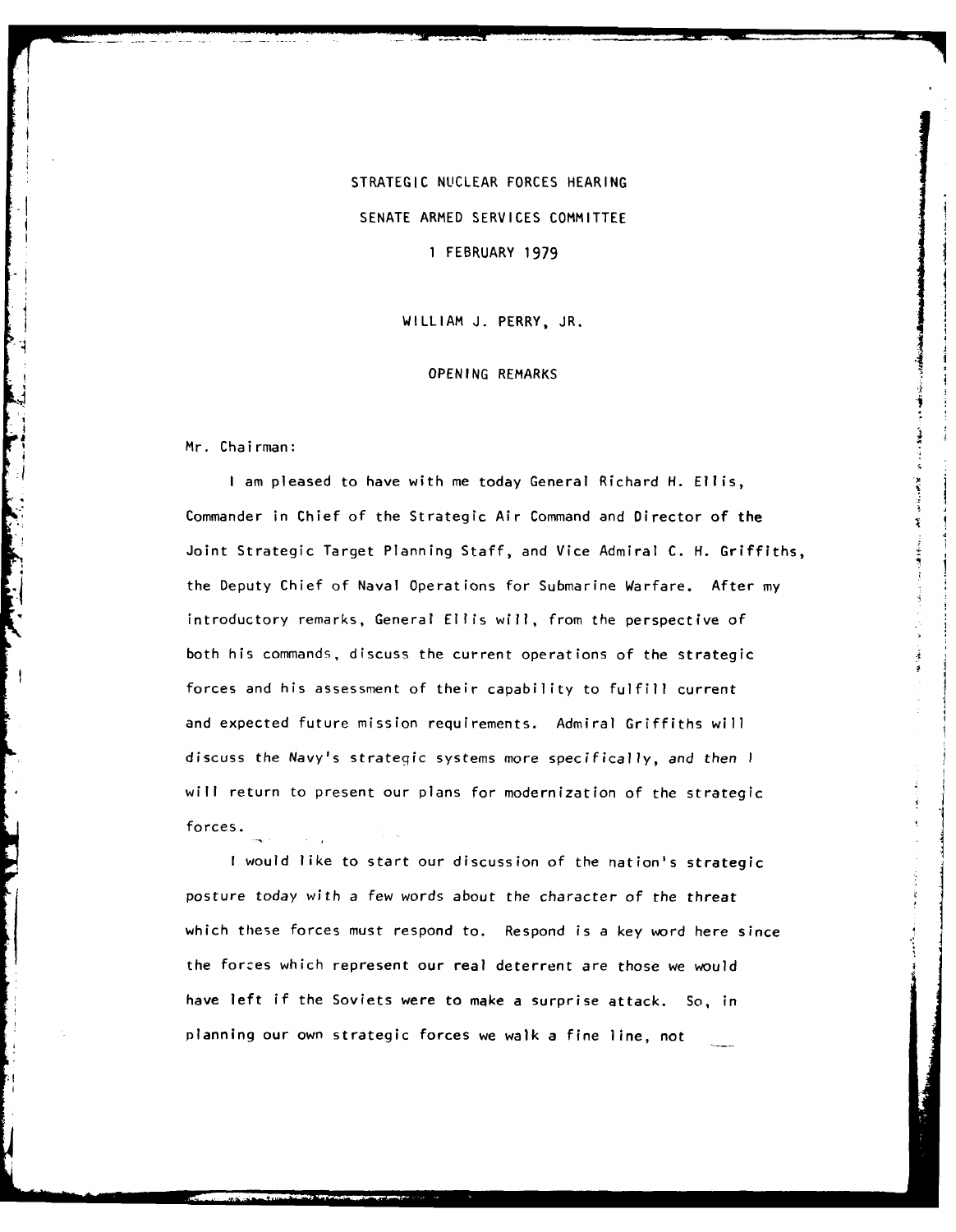configuring them to be so threateninq to the Soviet Union that we fuel an arms race, or provide an incentive to the Soviets to pre-empt, but at the same time making sure that enough can survive a Soviet attack to provide an effective deterrent. Almost month by month, this task becomes more difficult.

A few comments about the threat to each leg of the TRIAD will set the stage for our more extended discussion which follows. A year ago I reported to this Committee our great concern for the future effectiveness of our ICBM forces--the projection that, by the early to mid-1980s the Soviets could destroy most of our MINUTEMAN missiles with a small fraction of their ICBM force. Our assessments during the past year have made our concern even deeper. When the Soviets complete the MIRV deployment already underway, they will have the capability to destroy virtually all of our MINUTEMAN force and still have a residual ICBM force larger than our MINUTEMAN force was before the strike. The bomber force itself is also potentially subject to a surprise attack (by SLBMs). As for the third element of the TRIAD, we believe that our submarine missile force will remain invulnerable during that period and therefore our deterrence will be preserved. However, this submarine invulnerability cannot be assumed indefinitely nor do we want to base deterrence solely on the submarine force. Therefore, we believe it is necessary to restore the capability of the ICBM and meeting this objective has top priority in our strategic program this year.

The effectiveness of our B-52 forces as presently configured will continue to decline with the continuing build-up in both the size and strength of Soviet air defenses unless we take appropriate counter-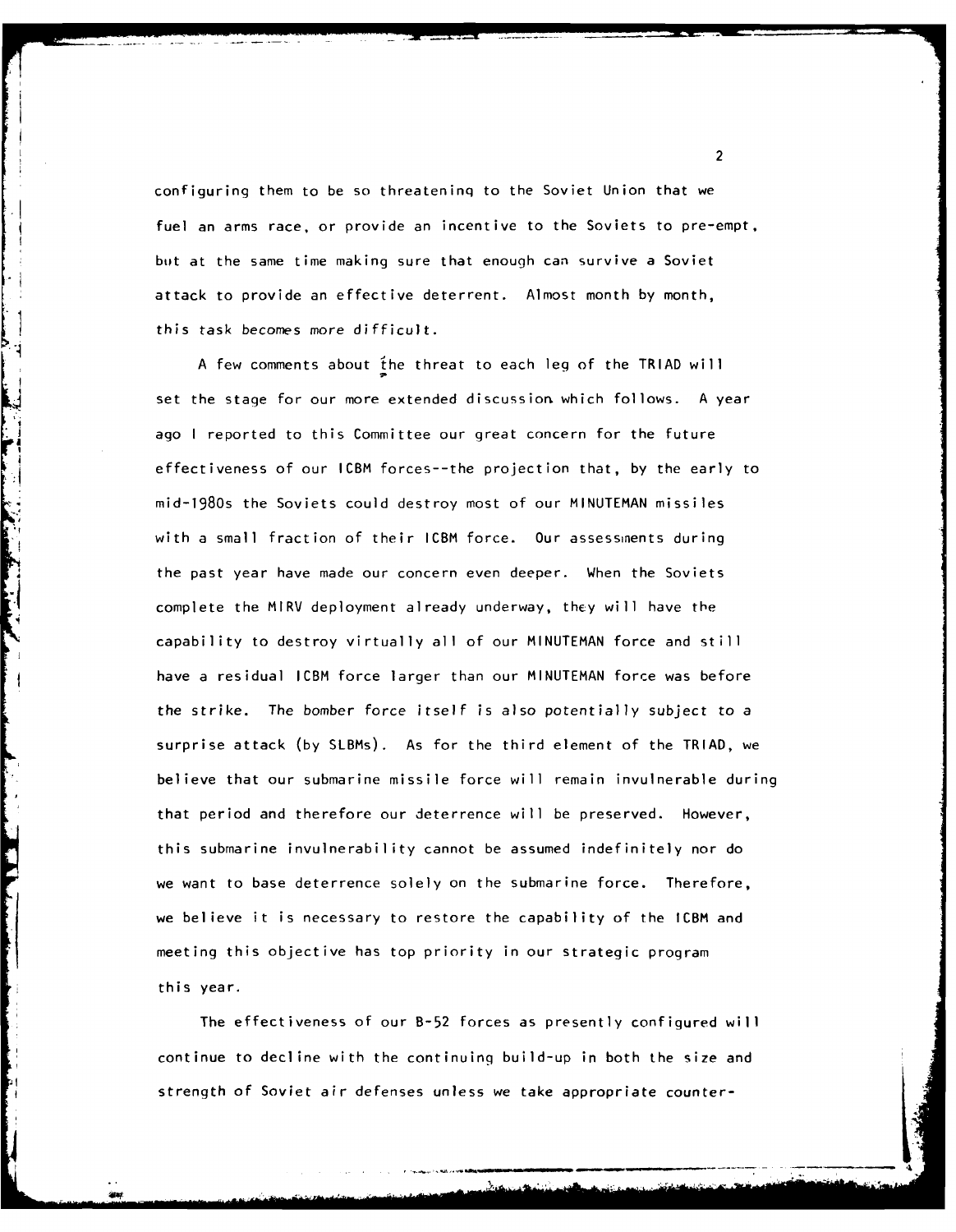measures. Our principal counter to improve Soviet air defenses, the air-launched cruise missile, is progressing well and our test programs this past year indicate that the ALCM will be highly effective against current Soviet defensive systems and those that we expect to be deployed in the 1980s.

A more serious problem is the pre-launch survivability of our air-breathing force. If we should not deploy a much more survivable ICBM system, the Soviets could concentrate their ICBMs not used in a silo attack and their SLBM forces in a barrage attack against our bombers and cruise missiles to destroy them near their airfields. Eventually--actually in **a** time which is short on the scale of development and deployment of strategic systems--the survivability of the air-breathing element of the TRIAD could depend on the survivability of our ICBMs.

**Contract Contract Contract Contract Contract Contract Contract Contract Contract Contract Contract Contract Contract Contract Contract Contract Contract Contract Contract Contract Contract Contract Contract Contract Contr** 

We do not believe there is a threat to our ballistic missile submarines at sea in the foreseeable future. Nevertheless, we continue to improve our SLBM forces to reduce their vulnerability to ASW. Major improvements underway are replacing the POSEIDON submarine with the TRIDENT submarine which is quieter and therefore harder to detect. We are also replacing the POSEIDON missile (C-3) with the TRIDENT missile (C-4) which has a longer range and therefore allows a larger patrol area. Both of these moves greatly complicate the already difficult ASW task the Soviets are faced with. However, as with our ICBMs, in planning for SLBM forces we must take into account the possibility of rapid deployment of extensive Soviet anti-ballistic missile defenses. While adhering to the SALT I treaty of 1972, the Soviets are conducting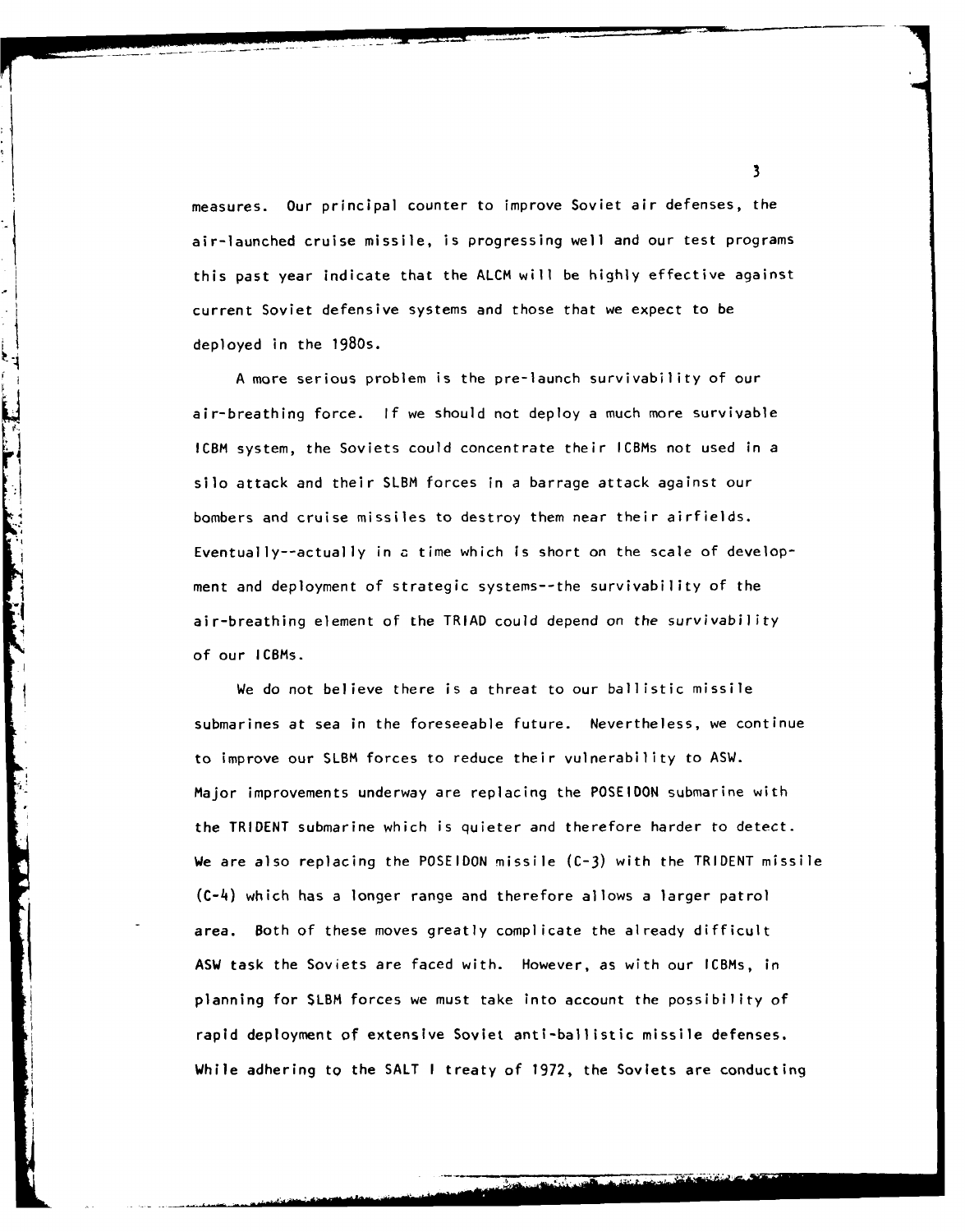an aggressive ABM research and development program. These efforts could lead to the capability to deploy moderately effective missile defenses within the space of a few years if they decided to abrogate the ABM treaty. Through the combination of alertness in our intelligence community and proper planning in our missile and penetration programs we can guard against such an ABM breakout.

For all of our strategic forces, and particularly for the Command, Control and Communications  $(c^3)$  networks which control and support them, we are increasingly concerned with endurance after the beginning of a nuclear war. Recent studies have pointed out that Soviet strategic doctrine does not envision a nuclear war as ending in a matter of hours, but rather, as continuing until one side or the other has gained military ascendancy. Whatever doubts one **may** have about the realism cf qprh expectations, the response to an attack of this type--and its deterrence--requires long term survivability and operability of both **C3** systems and nuclear strike systems.

**I** will return to all these subjects in more depth later, following statements by General Ellis and Admiral Griffiths.

## STRATEGIC FORCE MODERNIZATION PLAN

The principal policy objective underlying the structure of our strategic nuclear forces is deterrence of a nuclear attack on the United States, our allies, or others whose security is important to us. The TRIAD of nuclear forces composed of SLBMs, ICBMs, and bombers has served us well in the past and I believe there are compelling reasons to continue this solidly based deterrent.

'4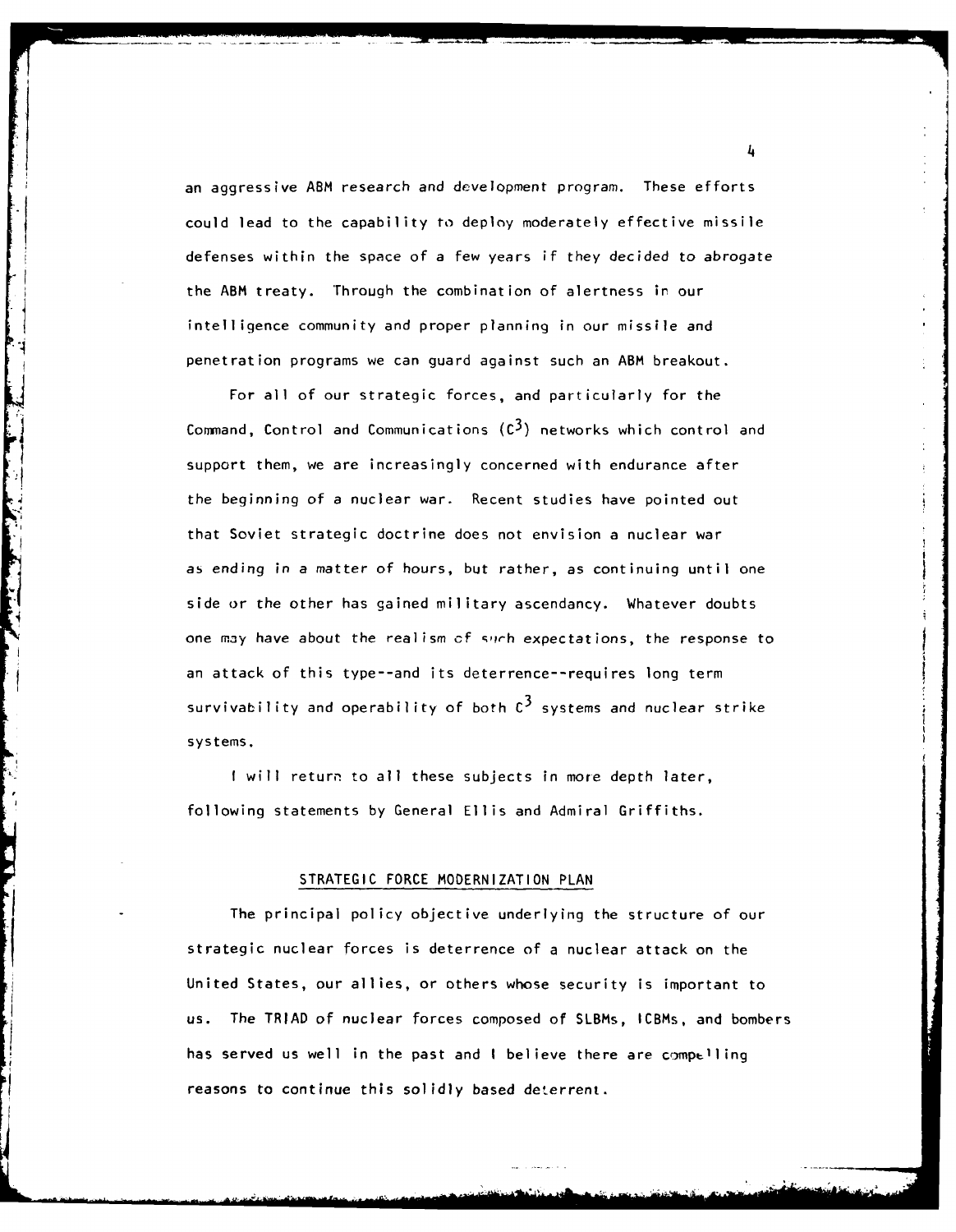Our **plans** for **the future are to modernize this triad of forces** to establish established in the face of the face of the building of the building of the building of the building of the building of the building of the building of the building of the building of the building of the buildi to establish essential equivalence in the face of the buildup of strategic forces in the Soviet Union. This will be accomplished within the anticipated mutual constraints of **SALT II.** The requirement for modernization of our strategic forces is driven **by** three factors: force obsolesence, force vulnerability, and force enhancement to maintain essential equivalence.

In dealing with force obsolesence we are confronted with a cycle which in some cases can extend **30** to 40 years from initiation of development until retirement of the system. About ten years of that time is used up just reaching full operational capability, followed by twenty to thirty years of operational life. Our current forces, and some projected to be operational through the 1980s, were originally deployed in the 1950s (B-52) and 1960s through early 1970s (MINUTEMAN, POLARIS, POSEIDON) while the Soviets have maintained a constant flow of new generations of systems into their strategic arsenal over the same time period.

The obsolesence problem is different for each leg of the TRIAD with the SLBM force being the least affected. The deployment of the TRIDENT missile, the introduction into the of the new TRIDENT submarine, and the development of the TRIDENT **II** missile should carry the SLBM force well into the next century.

The ICBM force has had a pause of about a decade in modernization. The MM II missile began development in 1963 and began deployment in 1965. This missile is already showing signs of deterioration and we can expect by the mid-80s to be faced with the alternative of retiring the force, replacing the force with new missiles, or undertaking an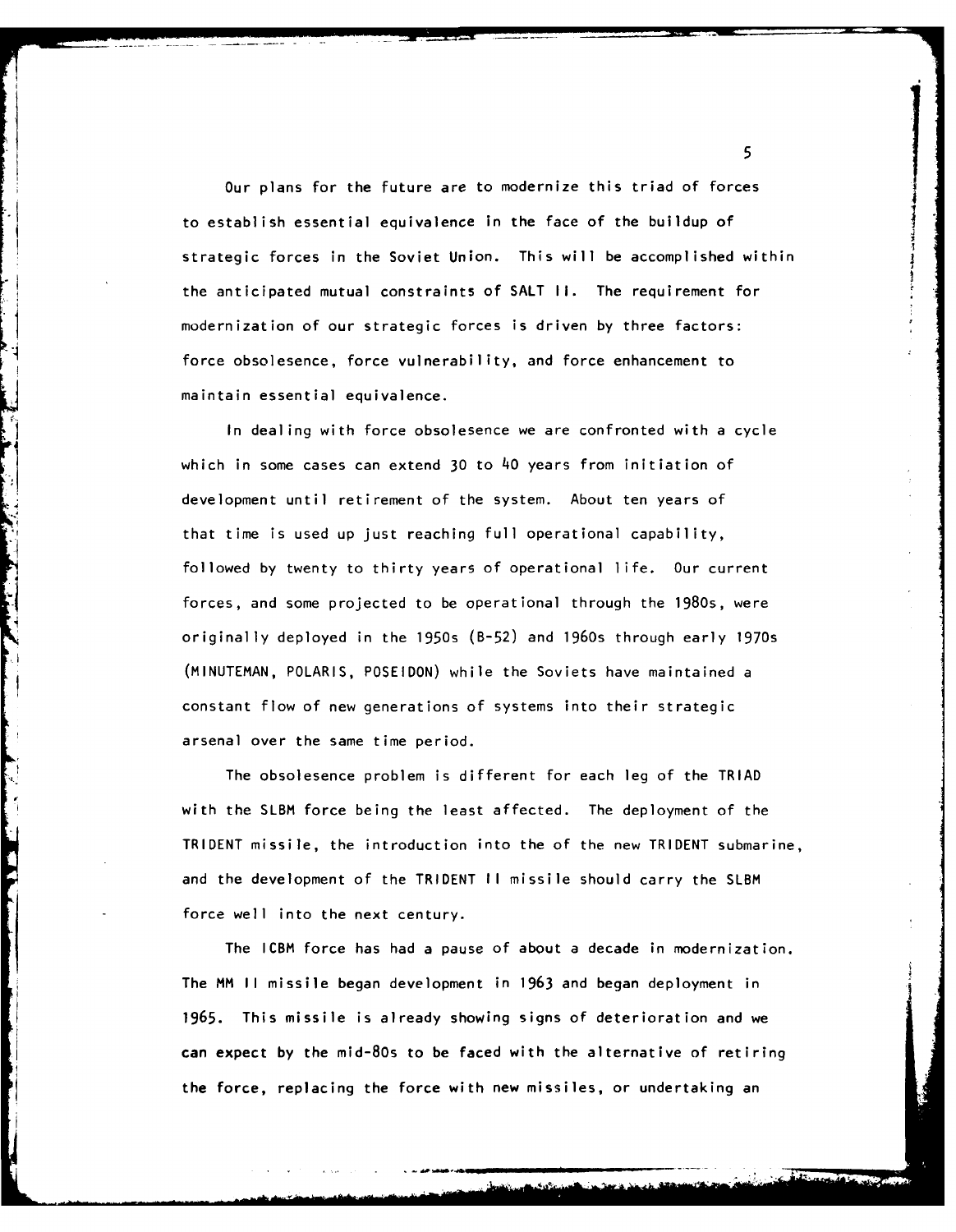expensive overhauling of the missiles. The MM **III** missile which began development in 1965 and deployment in 1970, has some elements common to the MM **If.** We can expect to have aging problems with it in the late 80s and may be required to replace or overhaul it by 1990. Since it takes about ten years to bring a new missile to FOC, it is time now to consider the development of a replacement missile for the MINUTEMAN force merely on the basis of obsolesence.

The B-52, which comprises the bulk of our existing bomber forces, was developed in the early 1950s and entered the operational force in 1955. The average age of this aircraft fleet is about 18 years and we project that, structurally, the B-52 could last beyond 1990. The avionics subsystems, however, are a different story. They are outdated in terms of mission capability and are getting to be too expensive to maintain. We are therefore undertaking a major replacement of these components in the near term.

**Communication of the Communication of the Communication of the Communication of the Communication of the Communication of the Communication of the Communication of the Communication of the Communication of the Communicati** 

The question still remains, however, what do we do in the 1990 time frame when the B-52 must either undergo major structural and engine changes or be replaced by a new airplane, perhaps with a different or complementary mission. I will discuss this later.

The second requirement driving strategic force modernization is force vulnerability. The Soviets have made major advances in the past five years which will pose an unacceptable threat to our ICBMs by the early to mid 1980s and seriously threaten our bombers by the mid-1980s. Their continued effort in air defense is expected to threaten our current bombers and current cruise missiles somewhat

 $\blacksquare$  **6**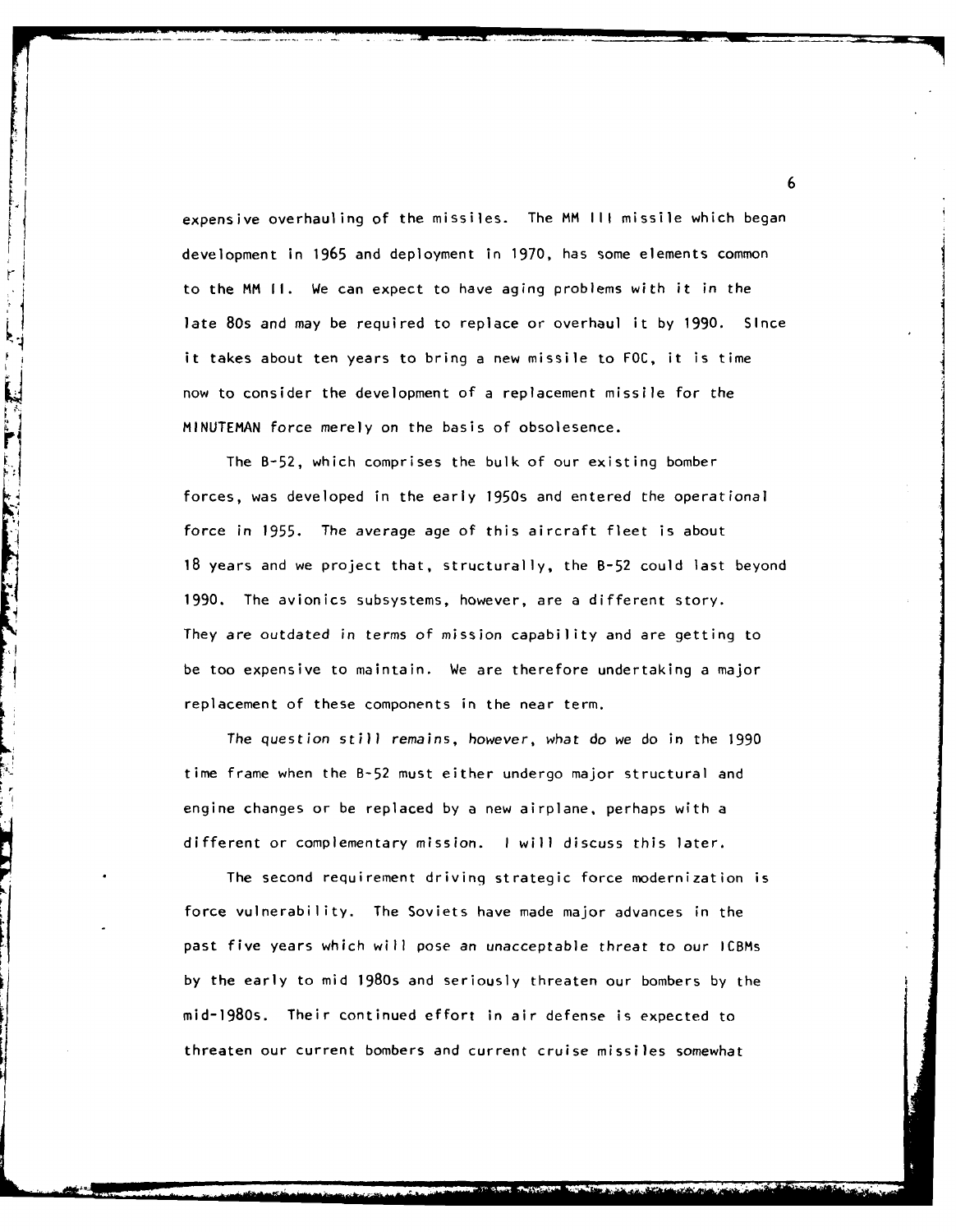later. We do not expect a Soviet threat against our SSBNs within the next decade but can project a potential significant ASW problem **by** the 1990s.

**By** far the largest strategic force vulnerability problem facing us today is that associated with our ICBMs. This stems primarily from Soviet development of missile accuracy and the projected growth in numbers of their reentry vehicles. When they complete development of  $\frac{1}{2}$  their fourth generation ICBMs the Soviets should have several thousand reentry vehicles. They could target two reentry vehicles against each of our 1054 ICBM silos, and still retain the majority of their ICBM reentry vehicles for other purposes.

THE THEFT

The effectiveness of a two-on-one attack on our ICBMs depends upon a number of factors. But the most critical factor is the accuracy of the Soviet ICBMs. As the Soviets close the gap in ICBM accuracy, our ICBM force becomes increasingly vulnerable. While there is room for uncertainty in our calculations and estimates, I believe our ICBM force could be seriously threatened by a Soviet two-on-one attack **by** the early to mid 1980s.

**I** outlined in my opening statement why it would be dangerous to have to rely on a **highly** vulnerable ICBM force as part of our deterrent. The major options available to us to reduce **ICBM** vulnerability include a new missile and missile basing scheme, ballistic missile defense, and a launch-under-attack capability and strategy. **Of** these, the most straightforward, stable, and enduring solution is the MX missile with a survivable basing mode. Ballistic missile defense is limited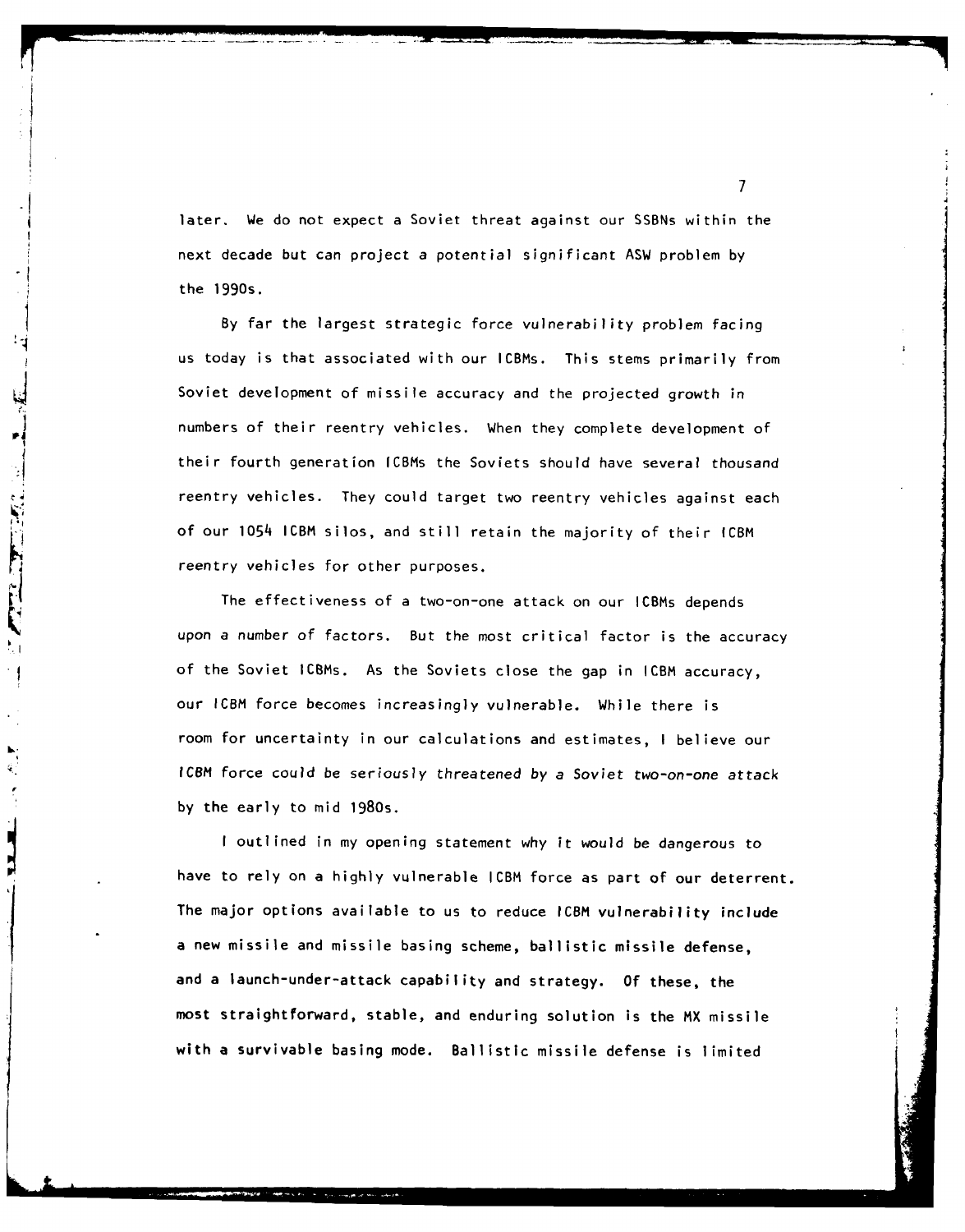by the ABM treaty, which allows the use of only 100 interceptors. Abandoment of the ABM treaty would introduce a number of new problems, even if it eased our concerns about ICBM vulnerability. We do, however, maintain a high technological level in this capability through our Ballistic Missile Defense program. The technological base resulting from this program may, in the future, provide an enhanced survivability posture for our ICBM force, even in the presence of extensive threats.

Ļ,

 $\frac{1}{2}$ 

We have the technical capability to launch our ICBM force prior to an attack, and we plan to maintain this capability. However, we should not depend on this tactic, since it does not provide for stability in crisis situations, nor does it take account of countermeasures against our warning systems. Nonetheless, we are undertaking to improve our early warning sensors and our ability to correlate warning information to characterize such an attack.

The vulnerability of U. S. bombers is affected by the Soviet SLBM force and by the Soviet air defense capability. For a given number of SLBMs, their effectiveness against our bomber bases is driven primarily by their distance from the target and the trajectory employed. Both of these parameters directly affect the time available from warning to base escape. To address the problem of an increased Soviet SLBM threat, should it develop, we may need to move the bomber bases inland and perhaps increase their number. At present this effort is not warranted. Any new bombers or cruise missile carriers we might develop will have improved hardening to nuclear effects to decrease the time required to escape safely from the base.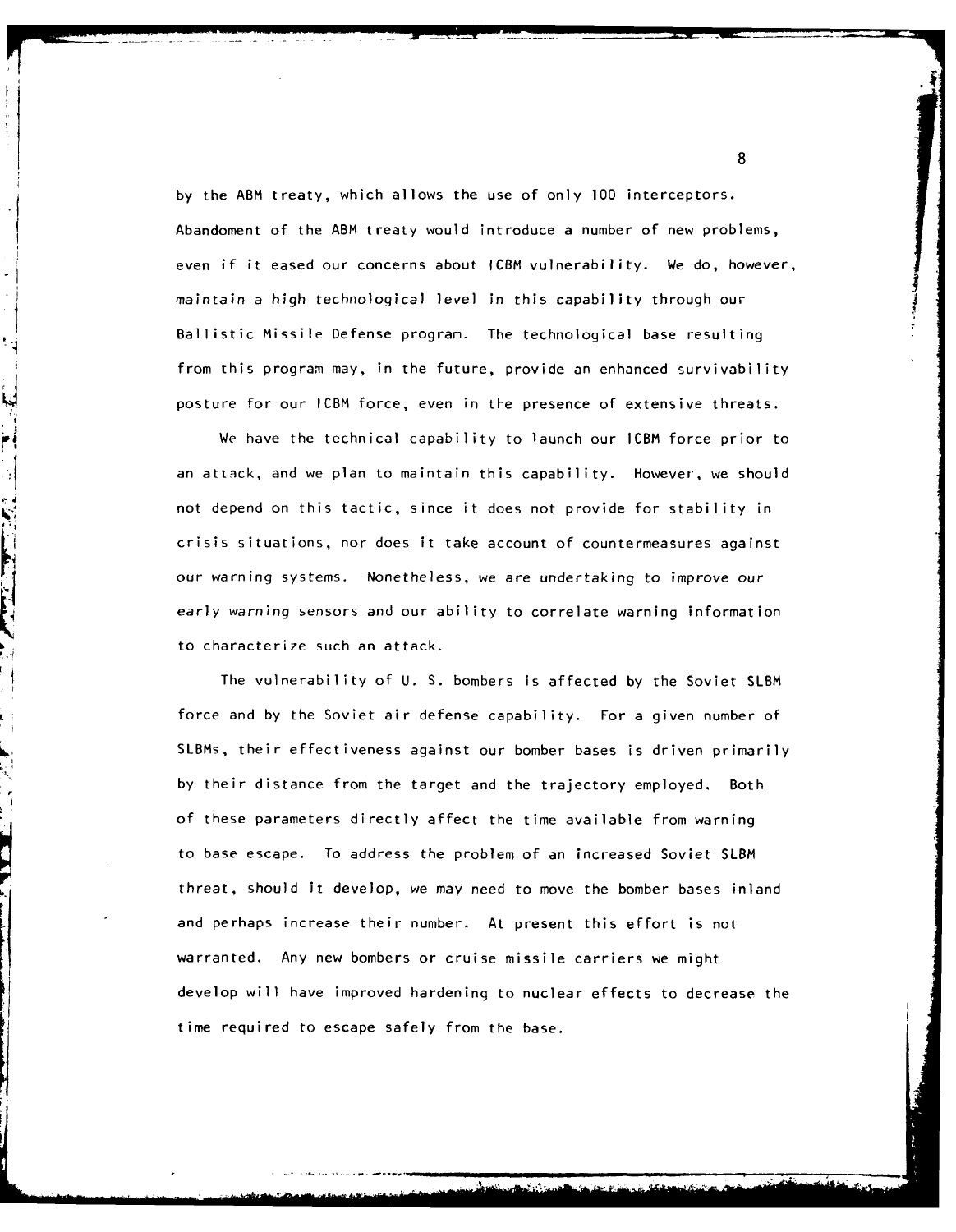To allow more time for base escape we can also improve our warning. Launch of bombers under attack does not present the hair-trigger problem that it does with ICBMs, since bombers can be launched and recalled if the attack does not materialize. As indicated earlier for ICBMs, we plan to expand our on-going programs to better **>\_** -characterize the nature of an attack and improve warning time.

Once the bomber or cruise missile carrier has safely escaped the SLBM attack (and ICBM barrage if that materializes), the next problem is penetration of Soviet dominated air space. The Soviets are continuing to develop a new surface to air missile system, the SA-X-IO, which could be used against low altitude penetrating targets. We estimate that the system is not yet operational (as indicated by the ''X in the SA-X-IO), but believe it will begin deployment in the near future. To be effective against the force of small, low altitude cruise missiles that we plan to deploy, the Soviets would need to deploy 500-1000 SA-X-IO sites. This would represent a massive investment which would take to the late 80's to complete. The Soviets are also working on look-down/shoot-down technology which will improve their capability to engage at low altitude bombers and cruise missiles that would be lost in the radar ground clutter for their present system. While Soviet technology is considerably behind U. S. technology in this area, we can expect a large scale deployment capability by the late 1980s. To be effective in using a look-down/shoot-down capability, the Soviets would need some means of vectoring fighters to their targets. This could be accomplished with a system like the U. S. AWACS, and we believe the Soviets are developing such a capability though its characteristics are uncertain.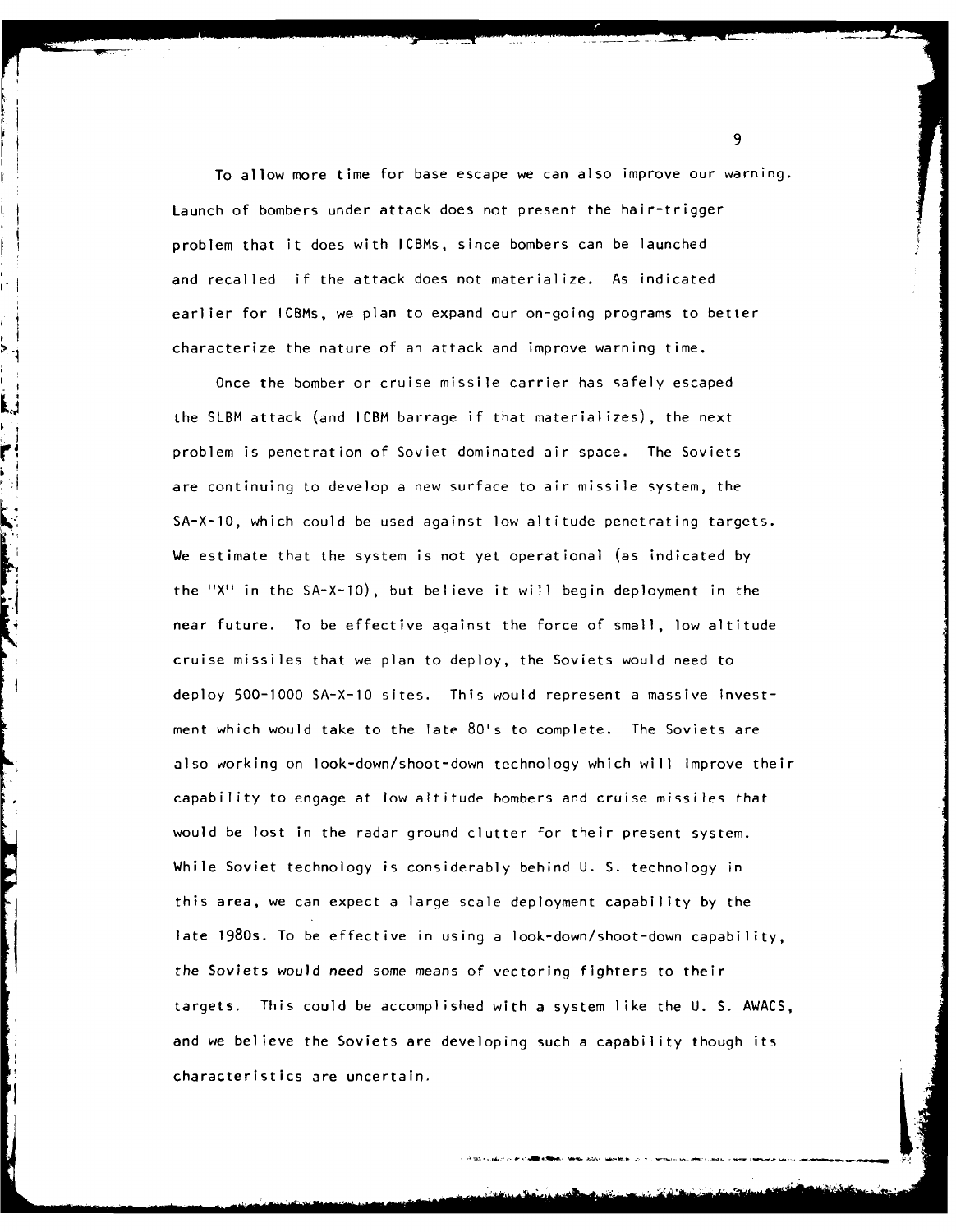There are several U. S. responses underway to counter these Soviet initiatives in active defense. We are evaluating improvements to present electronic countermeasures systems in the B-52 and FB-ill. These actions would improve protection against both surface-to-air missiles and look-down/shoot-down fighters. We are in the process of providing weapons enhancement as we introduce the Air Launched Cruise Missile. The cruise missile currently under development will provide a radar cross section or radar signature which is only  $\frac{1}{1000}$  that of the B-52, making the cruise missile very difficult to detect. Improvements now under development, including lightweight ECM, will make later cruise missiles even more difficult to detect. This improved technology will allow us to stay several years ahead of improvements in the Soviet air defense. In addition the cruise missile will fly at very low altitudes, where ground clutter further complicates detection. Finally, a force of several thousand cruise missiles provides great offensive flexibility--flexibility which can be used to concentrate and saturate defenses, making the task of defense planning very difficult. We are also considering cruise missile carrier aircraft which could substantially increase the number of cruise missiles in the future airbreathing force.

While we do not anticipate a serious threat to our SSBNs in the next decade, we must be concerned about a potential ASW breakthrough. Therefore, the TRIDENT SSBN now beinq produced to replace the POSEIDON force in the mid-80s and beyond has been designed to emphasize ultraquiet operation to limit detection to relatively short ranges.

**10**

------------------------------------------------------ ' '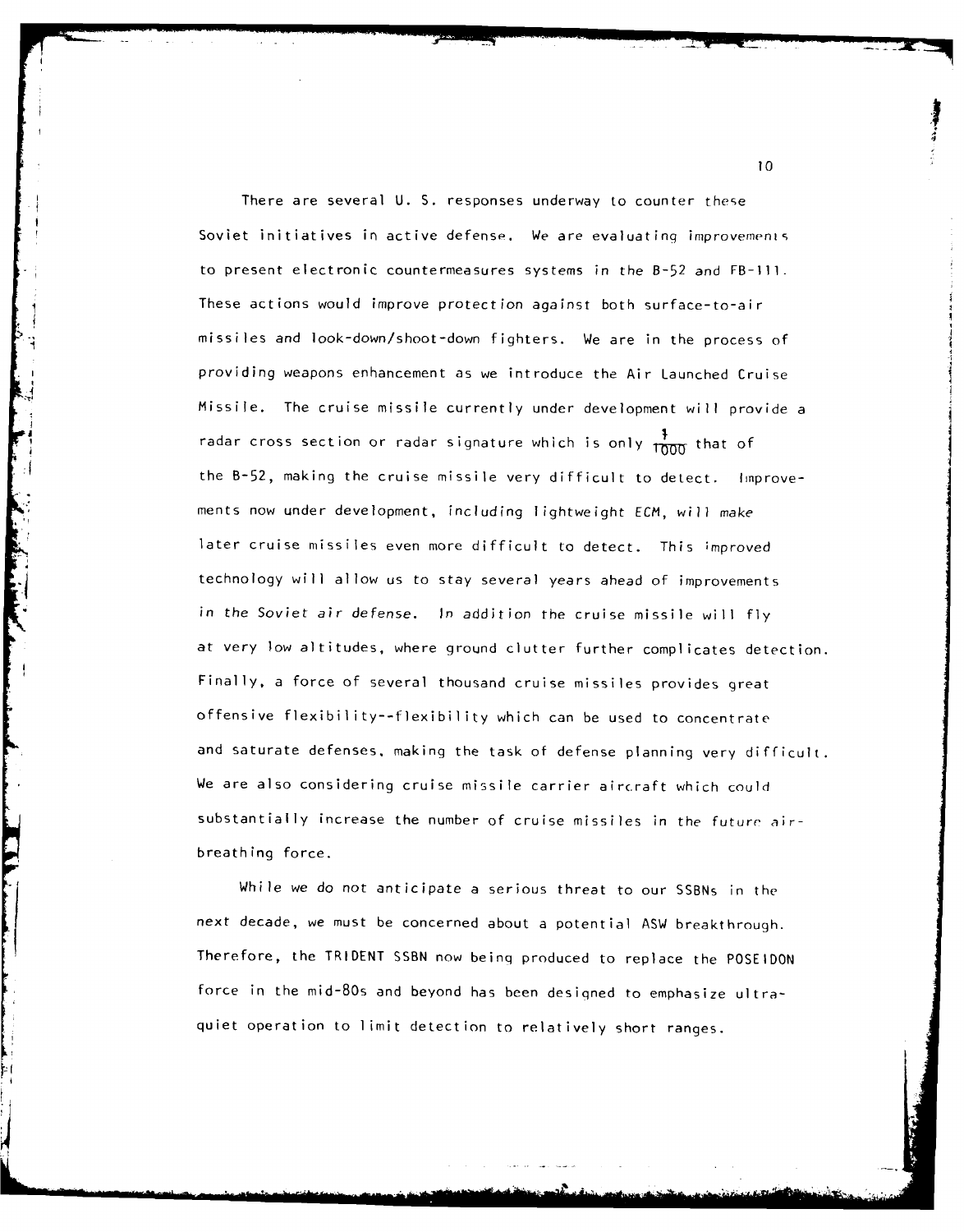At the same time, the TRIDENT I missile has been designed to have ranges in excess of 4,000 nm so the submarine's patrol area is increased by a very large factor over that currently available to POSEIDON SSBNs. This greatly complicates the ASW task and requires the Soviet sensors to have greater detection range than they now have. At the same time, the quietness of TRIDENT will complicate their problem further by driving them to smaller detection ranges. Finally, the submarine has been designed to spend a greater percent of its time at sea so that a bombardment of the bases would catch only about one third of the fleet.

We are continuing to develop the Extremely Low Frequency (ELF) shore to submarine communications system which can alert the SLBM force in a manner that will significantly reduce the opportunities for detection. We are also continuing a broad interdisciplinary program to investigate submarine detection techniques under operational conditions. This program provides a hedge against Soviet breakthroughs and provides for development of countermeasures as required.

The vulnerability of our strategic command, control, and communications (C3) network is as much as concern the vulnerability of the forces themselves. Without an adequately survivable **C3** system, our visible deterrence and our war-fighting capability suffer because we cannot assure ourselves, or the world, that we can gather the information, make the decisions, issue the orders, and execute those orders in consonance with our policy. We must assume that the Soviets would plan to attack those links whose loss would greatly reduce the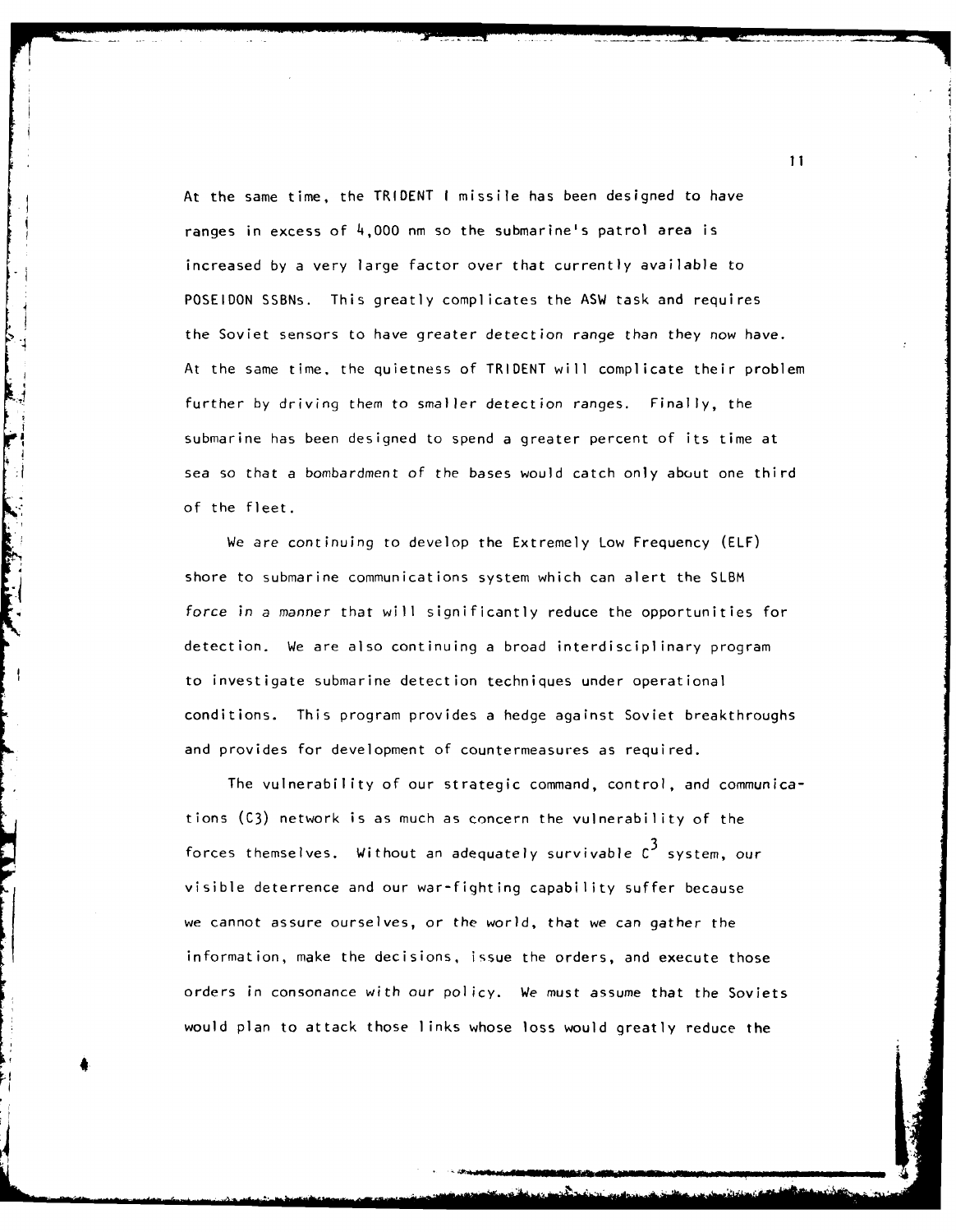effectiveness of our forces. We have studied what the effectiveness of our **C3** system might be under attack conditions and have identified some immediate tasks to be accomplished. These relate to increased communications power in some of our aircraft and overall improvements in satellite communications. Long term actions will be determined as a result of a major study, the objective of which is to develop by mid-79 a comprehensive  $C^3$ -Intelligence modernization plan.

The third requirement I have noted for modernization of our strategic forces is force enhancement to maintain essential equivalence. Since 1970, the Soviet Union has embarked on a strategic force modernization program of impressive proportions. Since 1970, their ICBM RVs have increased by threefold. They are introducing the BACKFIRE into their force (although these are assigned theater missions, they have some capability aginst the United States). Also, they apparently have a new larger bomber under development which will be unambiguously intercontinental. SALT II will, if in effect, provide some limit to the scale of this numerical aspect of the Soviet challenge, but it cannot eliminate it.

Therefore, in order to maintain essential equivalence, we would have to do more than maintain our present capability. We must be prepared to increase the capability of our strategic forces to offset the force enahncements being made by the Soviet Union. Our force modernization program, rather than mirror image that of the Soviet Union, should be balanced and should emphasize features in which the U. S. excels. We should, of course, combine this effort with the programs needed to obviate obsolescence or vulnerability.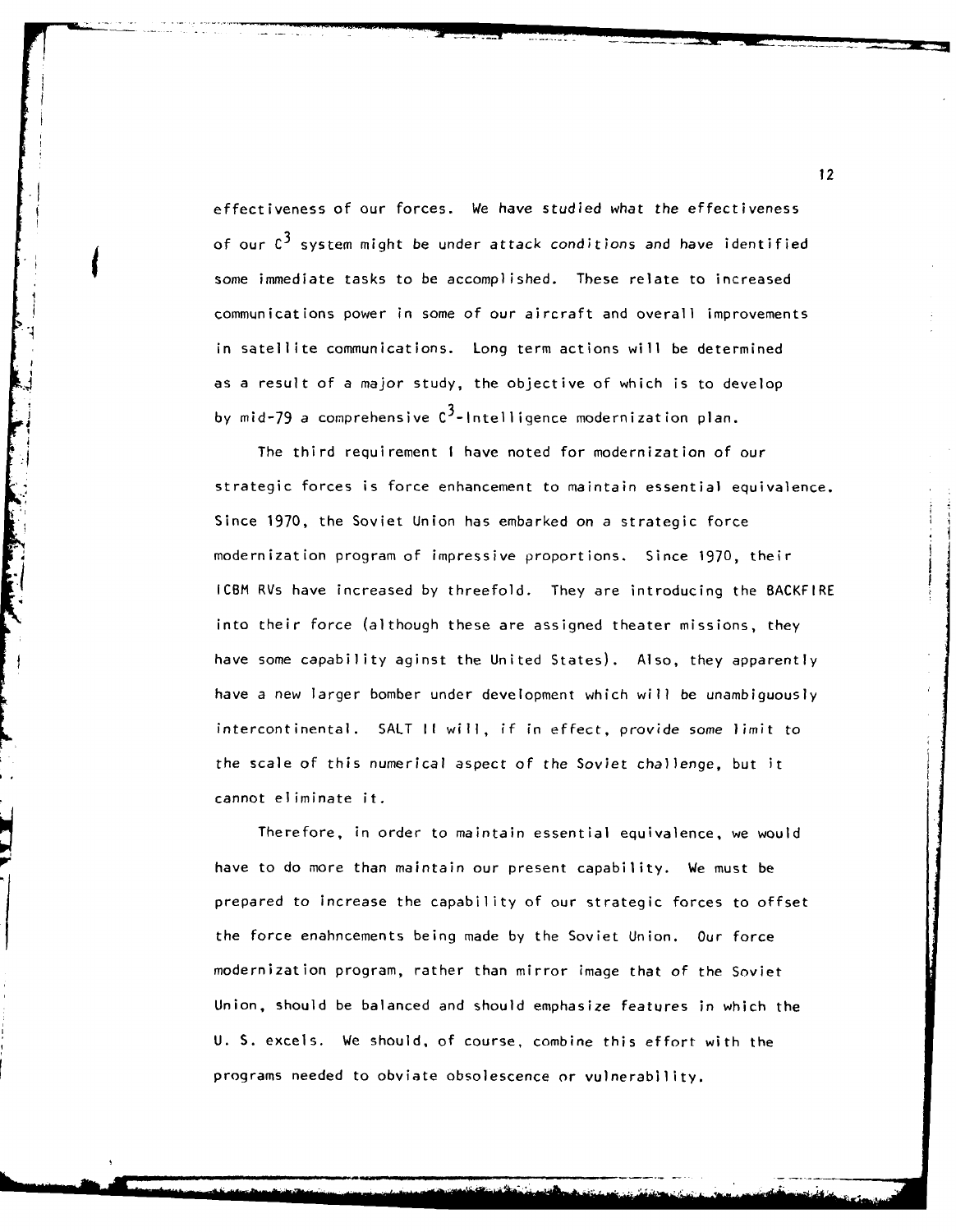Primary emphasis should be placed on the development of a survivable and more capable land based ICBM. This sytem, as we see it now, would consist of a missile larger than the MINUTEMAN III having several times its capability in terms of payload and nearly twice the accuracy. Also, a new basing mode would be developed in parallel to the missile to make it more survivable. The basing mode has not been selected yet; however, it is expected that we will be in a position to recommend one this spring. A promising basing mode from a technical viewpoint is the Multiple Protective Structure (MPS-formerly MAP) approach. In this approach many (several thousand) vertical in-ground structures would be built, each one capable of containing a missile or missile simulator. Several hundred missiles and several thousand missile simulators would be moved about randomly in this field of protective structures as necessary to protect the actual location of the missile. Thus the enemy would be forced to target all of the thousands of vertical structures to insure potential kill of all of the missiles. This concept, while meeting the technical requirements for survivability, has been questioned in terms of its verifiability and our capability to bound the threat should the Soviets adopt a similar scheme.

 $\left\lceil \cdot \right\rceil$ 

For this reason, following DSARC **IIA** (December 5, 1978), we directed the Air Force to study an airmobile/air launch conept, focusing on the use of a STOL aircraft which, under high alert conditions, could be operated out of thousands of airfields. This concept envisions the use of AMST-derivatives to escape from a reactive SLBM attack directed against the main airbases (north-central CONUS) and capitalize on the existing large number of short runways at airfield throughout

**13**

\*\* \* \_\_ .+. **\_\_\_\_.\_** I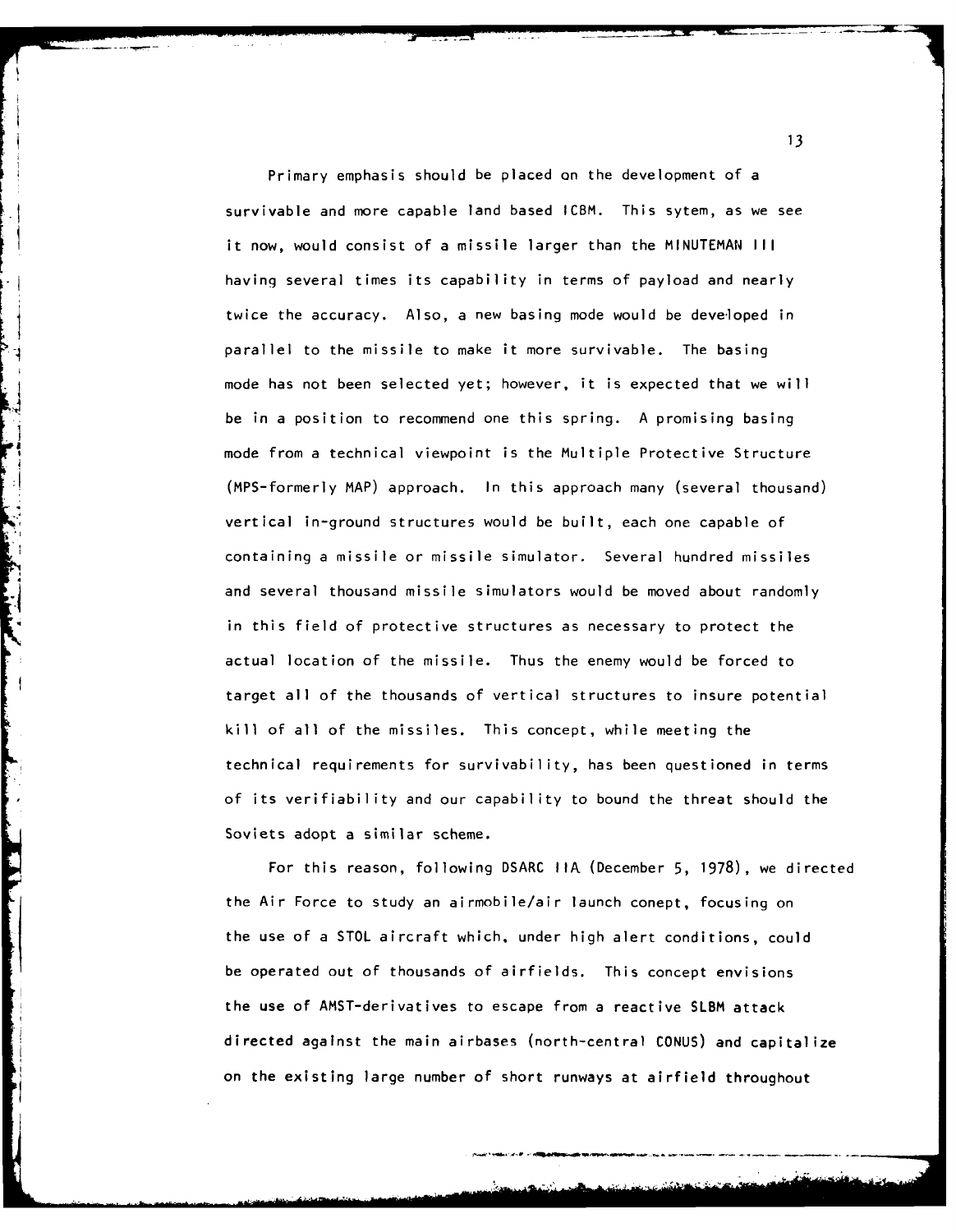the country (civil as well as military). The aircraft would flush to these bases upon alert; if the main bases were attacked, the aircraft could either launch their missiles or move from base-to-base to deny the Soviets knowledge of their location and to provide a means to achieve endurance. As a result, a very large number of aimpoints are presented, as in MPS. We plan to hold a DSARC II review of this system concept in April of this year.

The missile selection for use in MX is more straightforward than the basing. We are preserving the option for the development of an 83" diameter missile (constrained by TRIDENT tube diameter) having two stages applicable to TRIDENT II use as that system matures. This approach allows for some financial savings, while insuring a near optimum carriage of RVs with high accuracy.

Full scale development of the MX system could start in FY 1979 following the basing mode selection. An **IOC** in the mid-80s could be achieved. Each MX missile could carry about the same number of warheads as the **SS-18** or SS-19 (although smaller in size and yield), so the program would help redress the balance as well as solve the force obsolescence and vulnerability problems addressed earlier.

As mentioned before, treaty limitations impose a limit on the number of ABM interceptors (100) that can defend our ICBMs and make this approach less attractive as an enduring solution to ICBM vulnerability. Nonetheless, it is appropriate, and indeed necessary, that we have a vigorous R&D program in this area to maintain our current technology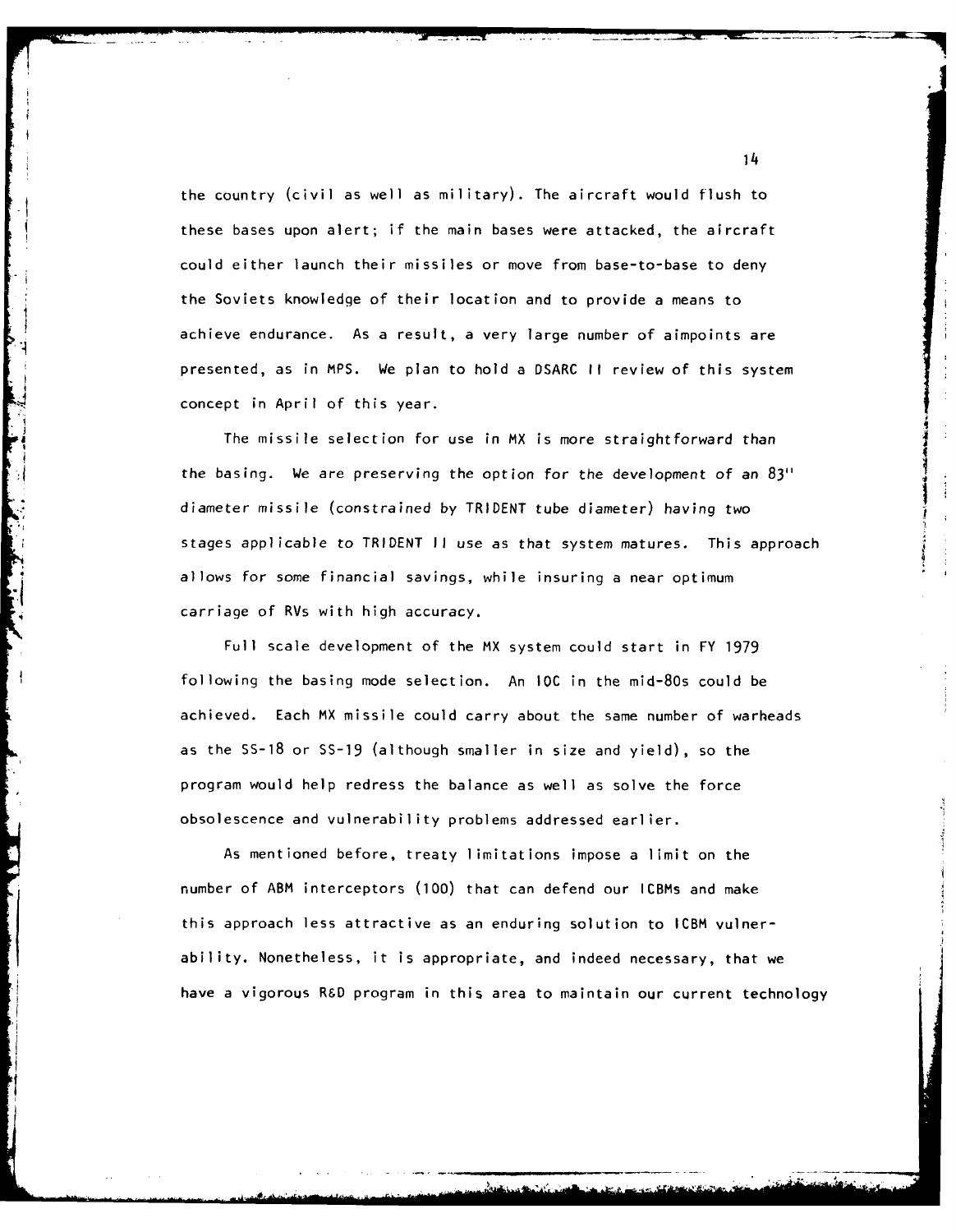lead, avoid any destabilizing technological surprises, provide options for defense, assist in the evaluation of U. S. strategic offense and Soviet ballistic missile defense, and support our intelligence efforts. To pursue BMD technology we have both an Advanced Technology Program and a Systems Technology Program. The major thrusts of our current effort are: to validate exoatmospheric homing, non-nuclear kill, and realtime discrimination in clutter; and to gather target signature data and to define the near and far term options for ICBM defense.

The SLBM modernization program is already underway with the TRIDENT submarines and TRIDENT I (C-4) missile. Concurrently with building TRIDENT submarines, we are assessing the feasibility of a smaller and cheaper submarine which would use the same missile. If such a submarine promises to produce a more effective force, we would have the option of beginning production on this new submarine in the late 80's. Beginning in 1979, the TRIDENT I missile will be produced for backfitting on the POSEIDON submarine and, as submarines become available, for installation in TRIDENTs. This missile will allow much larger patrol areas than the present C-3 missile because it has about twice the range (for the same payload) and will preserve C-3 accuracy at this increased range.

We continue to advocate the concept of a mixed force of manned bombers and cruise missiles for the air-breathing TRIAD element. A mixed force is much more stressing to the defense in that the preferable responses to bombers and cruise missiles are quite different. For example, a potential threat to penetrating bomber forces is the use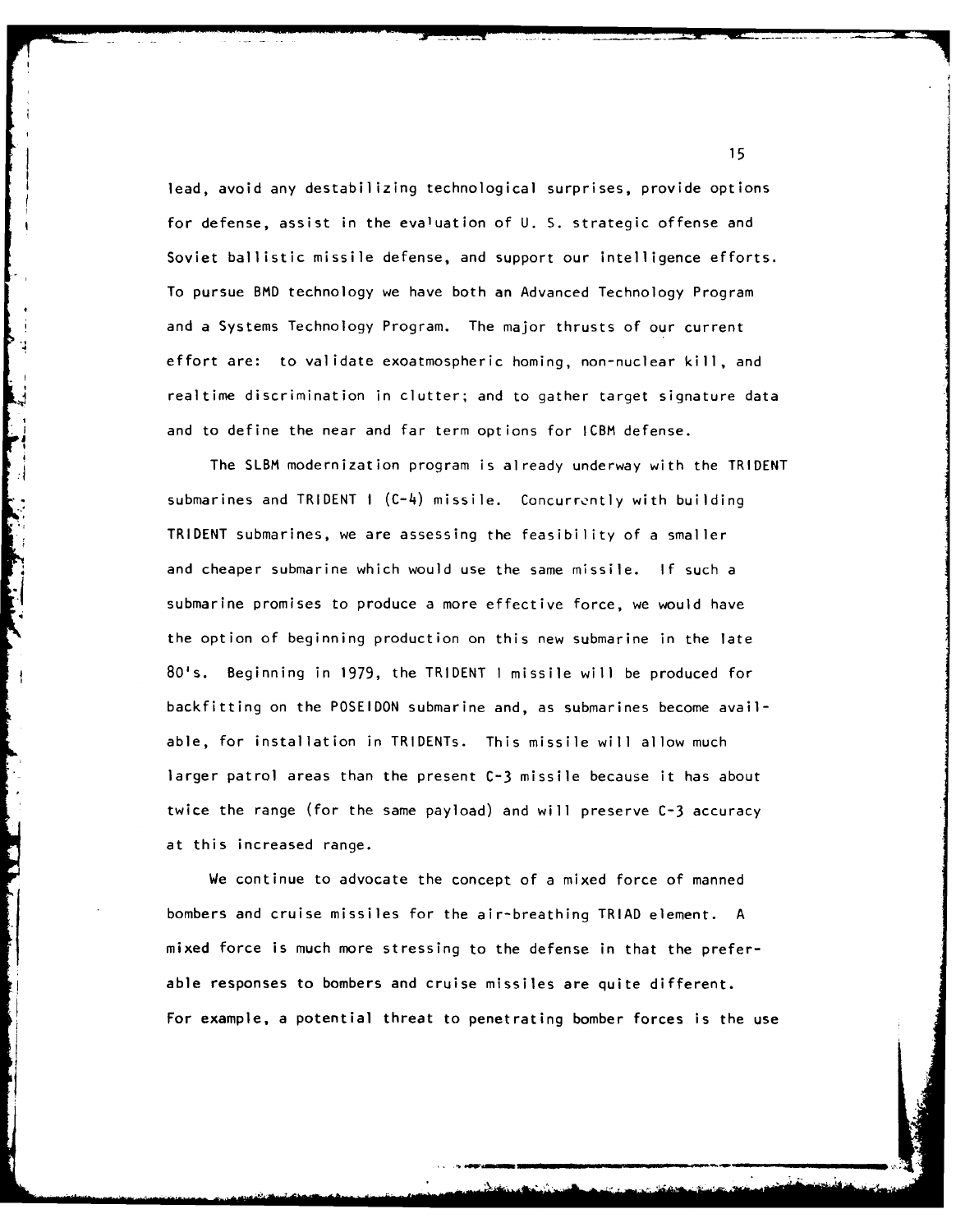of AWACS-type surveillance aircraft and look-down shoot-down **(LD/SD)** fighters. In this situation the cruise missile offers the opportunity for saturating the defense, requiring the defensive systems to have much greater detection sensitivity and to be deployed by the thousands instead of the hundreds.

The bomber modernization program includes the R&D for a cruise missile carrier (CMC). The CMC may be viewed as a force enhancement program, and, perhaps, as replacement for the B-52Gs, rather than accepting the reliability and penetration problems and expenses involved in maintaining that fleet beyond 1990 (by which date the B-52Gs will be 30 years old). We would expect to modify a transport-type aircraft for this application, thereby minimizing R&D expenses. The major options are (a) a wide-body commercial jet (like the 747) which could carry 60 to 70 cruise missiles and (b) an AMST-Iike transport which could carry 20 to 30 cruise missiles. Lower cost derivatives of the B-i are also being examined. We also envision moderate expenses for upgrading the B-52Hs (including new avionics and a new ECM system) to maintain them as a penetrating bomber force.

In summary, the present TRIAD of strategic forces provides an effective deterrent today. The combination of three individually effective elements greatly complicates any Soviet plan to blunt effectiveness and hedges against a Soviet breakthrough against any single element. For the future, we are also hedging by supporting each TRIAD element with effective options for improvement and by providing a broad supportinq technology base.

16

I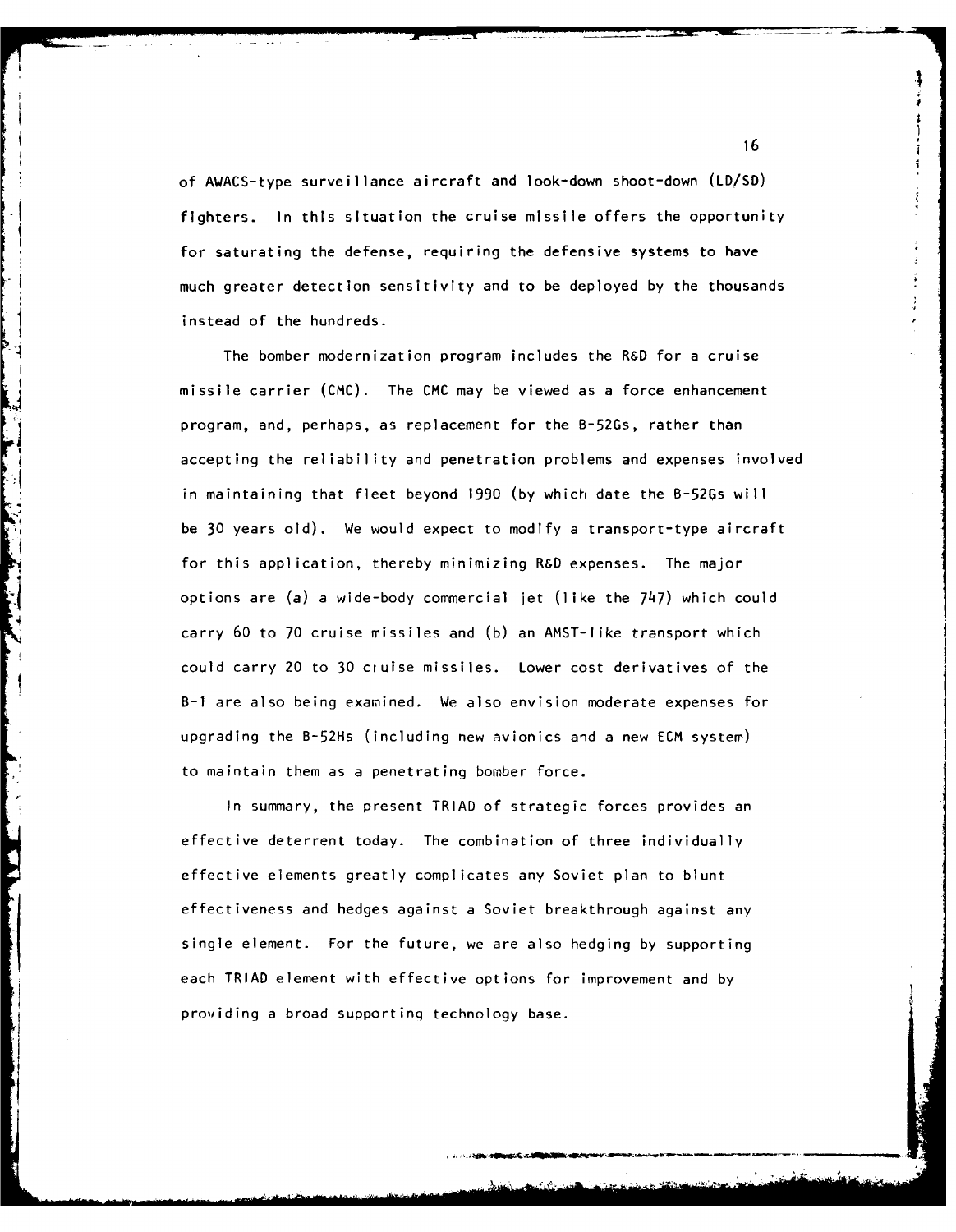Our ICBM force is presently well-hedged against Soviet action in passive and active defense. But there is a growing vulnerability to pre-emptive attack which could seriously threaten the force by the early to mid 1980s. We have a number of options in response and are actively considering alternatives with the intent of providing recommendations this year.

Our SLBM force appears well-hedged against all categories of Soviet actions to blunt effectiveness. But to continue our hedge against Soviet breakthroughs and to capitalize in an area where we have confidence and competence, we will maintain the option to improve the range and payload of the SLBM force and vigorously pursue a submarine security program.

Cur air-breathing force of penetrating bombers and cruise missiles provides a combination which should be effective through the 80s. We will continue to assess Soviet efforts in active defense, and adjust the development of cruise missile technology to react appropriately. We also plan to consider a new penetrating bomber and a cruise missile carrier aircraft, seeking a sound technological building base which can provide a fundamental advantage in the long-term action-reaction environment.

We believe that a stable environment of mutual deterrence can be maintained at substantially lower strategic force levels than are deployed by both sides today. We will continue to seek further arms control agreements which will, in an equitable and verifiable manner, permit such reductions. In the absence of productive agreements, we will, of course, pursue all actions necessary to maintain our security.

**17**